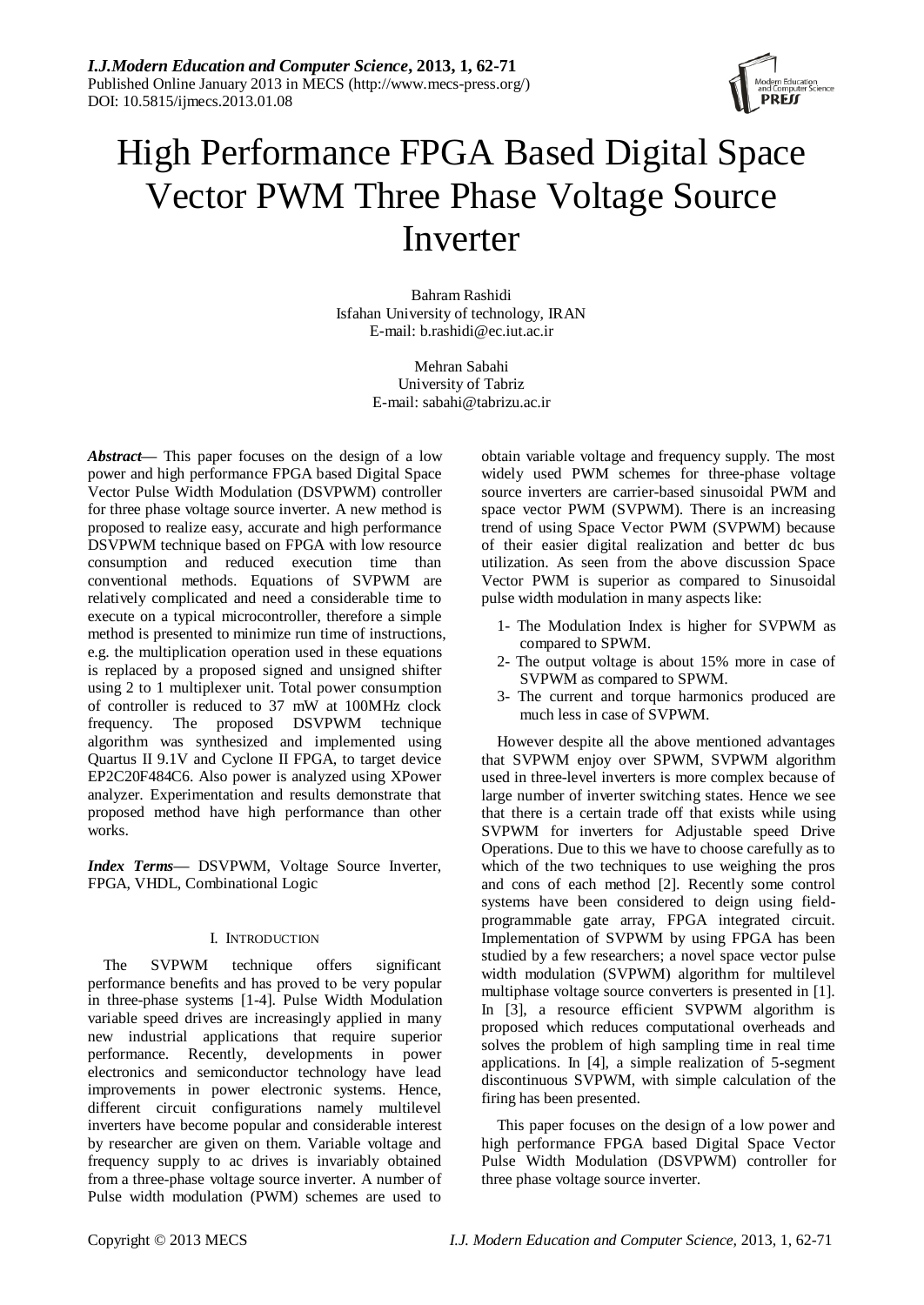#### II. THE PROPOSED HIGH PERFORMANCE DSVPWM SIGNAL GENERATION STRATEGY

A 3-phase output can be obtained from a configuration of six transistors as shown in Fig. 1. The concept of SVPWM has been fully studied in several lectures therefore the required equations are available. The proposed method used in this design, is to replace the conventional method with the hardware description language VHDL on FPGA, based on high performance digital circuit, which better accuracy and performance are obtained by field generated pulses of PWM. The use of the FPGA brings flexibility to change the real-time control algorithms without further changes in hardware. It will reduce the overall cost and has a small size of control circuit for the three phase full bridge inverter. The aim of this research is mainly to design and develop the SPWM switching method to FPGA based DSVPWM on three phase voltage source inverter. Proposed design is based on optimized digital circuit.



Fig.1: Full bridge 3-phase inverter.

#### *A. Principle of Space Vector PWM*

The sinusoidal voltage treats as a constant amplitude vector rotating at constant frequency. This PWM technique approximates the reference voltage  $V_{ref}$  by a combination of the eight switching patterns  $(V_0$  to  $V_7)$ . Coordinate Transformation (abc reference frame to the stationary d-q frame): A three-phase voltage vector is transformed into a vector in the stationary d-q coordinate frame which represents the spatial vector sum of the three-phase voltage. The vectors  $(V_1$  to  $V_6)$  divide the plane into six sectors (each sector:  $60$  degrees).  $V_{ref}$  is generated by two adjacent non zero vectors and two zero vectors. Basic switching vectors and Sectors [7]:

6 active vectors  $(V_1, V_2, V_3, V_4, V_5, V_6)$ 

Axes of a hexagonal DC link voltage is supplied to the load

Each sector (1 to 6): 60 degrees

Basic switching vectors and Sectors are shows in Fig.2.



Fig.2: Basic switching vectors and sectors.

#### *B. Realization of Space Vector PWM:*

- Step 1. Determine  $V_d$ ,  $V_g$ ,  $V_{ref}$ , and angle  $(\alpha)$
- Step 2. Determine time duration  $T_1$ ,  $T_2$ ,  $T_0$
- Step 3. Determine the switching time of each transistor  $(S_1 \text{ to } S_6)$

# *Step 1: Determine*  $V_d$ *,*  $V_q$ *,*  $V_{ref}$  *and angle (* $\alpha$ *)*

To implement the space vector PWM, the voltage equations in the abc reference frame can be transformed into the stationary d-q reference frame that consists of the horizontal (d) and vertical (q) axis as depicted in Fig.3.



Fig.3: Voltage Space Vector and its components in (d, q).

The relationship between switching variable vector and phase voltage vector  $[V_a V_b V_c]$  can be expressed as follows [3]:

$$
V_{d} = V_{an} - V_{bn} \cdot \cos 60 - V_{cn} \cdot \cos 60
$$
  
=  $V_{an} - \frac{1}{2} V_{bn} - \frac{1}{2} V_{cn}$   

$$
V_{q} = 0 + V_{bn} \cdot \cos 30 - V_{cn} \cdot \cos 30
$$

$$
= \frac{\sqrt{3}}{2} V_{\text{bn}} - \frac{\sqrt{3}}{2} V_{\text{cn}} \n\therefore \begin{bmatrix} V_{\text{d}} \\ V_{\text{q}} \end{bmatrix} = \frac{2}{3} \begin{bmatrix} 1 & -\frac{1}{2} & -\frac{1}{2} \\ 0 & \frac{\sqrt{3}}{2} & -\frac{\sqrt{3}}{2} \end{bmatrix} \begin{bmatrix} V_{\text{an}} \\ V_{\text{bn}} \\ V_{\text{cn}} \end{bmatrix}
$$
(1)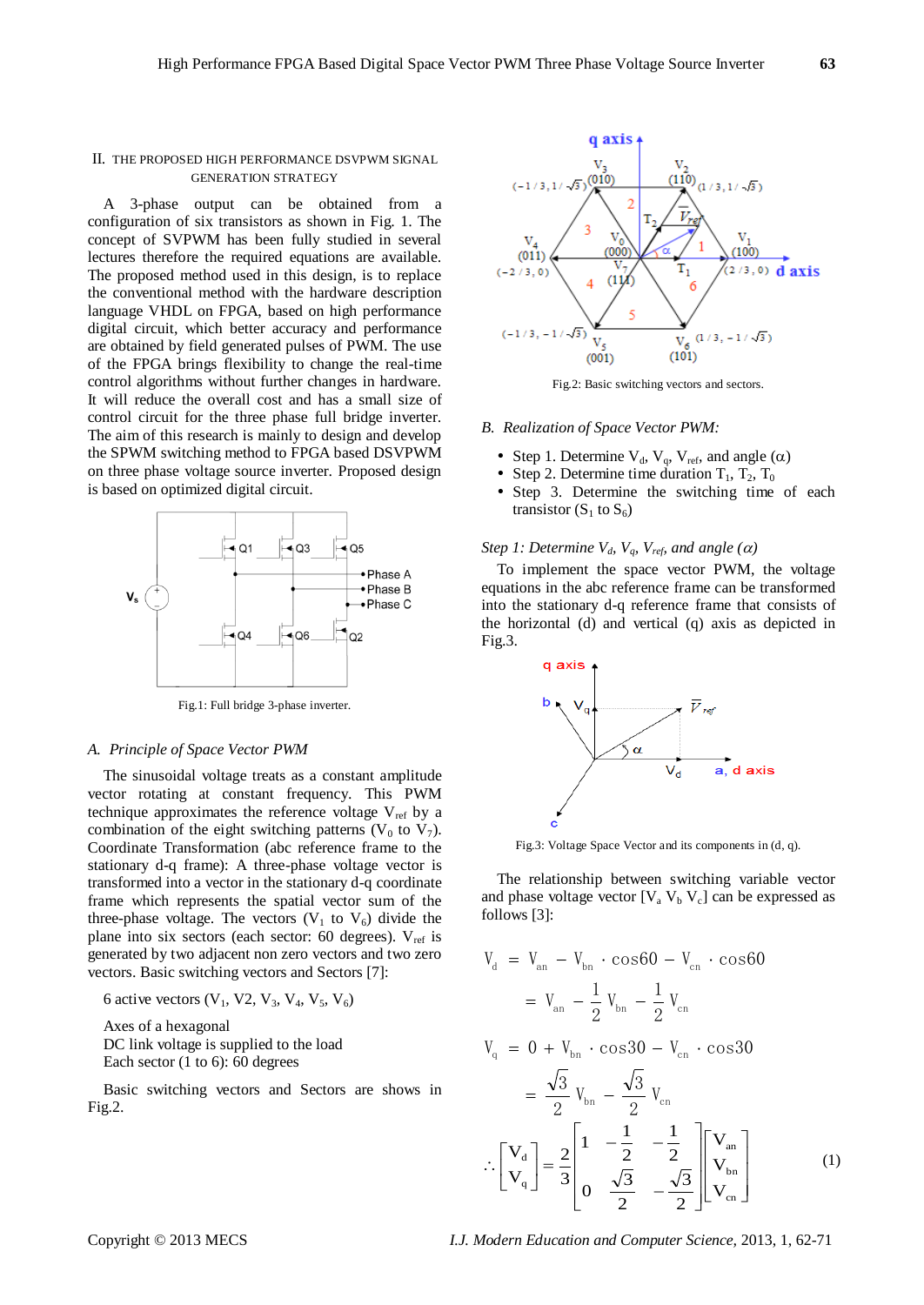The reference vector  $V_{ref}$  is calculated as [3]:

$$
\left|\overline{V}_{\text{ref}}\right| = \sqrt{{V_d}^2 + {V_q}^2}
$$
  
\n
$$
\alpha = \tan^{-1}\left(\frac{V_q}{V_d}\right) = \omega_s t = 2\pi \pi_s t
$$
\n(2)

(Where,  $f_s$  = fundamental frequency)

In general,  $V_{ref}$  in 'n' sector is obtained by two adjacent non-zero vectors  $(V_n, V_{n+1})$  and two-zero vectors.  $V_{ref}$  is expressed as [3]:

$$
V_{ref} = \frac{T_n}{T_Z} . V_n + \frac{T_{n+1}}{T_Z} V_{n+1}
$$
 (3)

Where  $T_n \& T_{n+1}$  are on time of  $V_n$  and  $V_{n+1}$  during each sampling period  $(T<sub>z</sub>)$  respectively and 'n' is the sector number in which  $V_{ref}$  resides.

### *Step 2: Determine Time Duration*  $T_1, T_2, T_0$

The switching time duration  $T_1$ ,  $T_2$  and  $T_0$  for a particular sector can be calculated from following equations [3].

Fig. 4 shows reference vector as a combination of adjacent vectors at sector 1.



Fig. 4: Reference vector as a combination of adjacent vectors at sector 1

*Step 3. Determine The Switching Time Of Each Transistor*  $(S_1 To S_6)$ 

Switching time duration at Sector 1:

$$
\int_{0}^{T_{\text{z}}} \nabla_{\text{ref}} = \int_{0}^{T_{\text{l}}} \nabla_{1} dt + \int_{T_{1}}^{T_{1}+T_{2}} \nabla_{2} dt + \int_{T_{1}+T_{2}}^{T_{\text{z}}} \nabla_{0}
$$
\n
$$
\therefore T_{z} \cdot \nabla_{\text{ref}} = (T_{1} \cdot \nabla_{1} + T_{2} \cdot \nabla_{2})
$$
\n
$$
\Rightarrow T_{z} \cdot |\nabla_{\text{ref}}| \cdot \left[ \frac{\cos(\alpha)}{\sin(\alpha)} \right] = T_{1} \cdot \frac{2}{3} \cdot V_{\text{dc}} \cdot \left[ \frac{1}{0} \right] +
$$
\n
$$
T_{2} \cdot \frac{2}{3} \cdot V_{\text{dc}} \cdot \left[ \frac{\cos(\pi/3)}{\sin(\pi/3)} \right]; \tag{4}
$$

(where,  $0 \le \alpha \le 60^{\circ}$ )

$$
\therefore T_1 = T_z \cdot a \cdot \frac{\sin (\pi/3 - \alpha)}{\sin (\pi/3)}
$$
  
\n
$$
\therefore T_2 = T_z \cdot a \cdot \frac{\sin (\alpha)}{\sin (\pi/3)}
$$
  
\n
$$
\therefore T_0 = T_z - (T_1 + T_2), \quad \text{where,} \quad T_z = \frac{1}{f_s} \quad \text{and} \quad a = \frac{|\overline{V}_{ref}|}{\frac{2}{3}V_{dc}} \quad (5)
$$

Switching time duration at any Sector  $\sim$ luration at any Sector  $\frac{1}{2}$ Switching time duration at any *T* **S** witching time duration at any Secto

$$
\therefore T_1 = \frac{\sqrt{3} \cdot T_z \cdot |\overline{V}ref|}{V_{dc}} \left( \sin\left(\frac{\pi}{3} - \alpha + \frac{n-1}{3}\pi\right) \right)
$$
  
\n
$$
= \frac{\sqrt{3} \cdot T_z \cdot |\overline{V}ref|}{V_{dc}} \left( \sin\frac{n}{3}\pi - \alpha \right)
$$
  
\n
$$
= \frac{\sqrt{3} \cdot T_z \cdot |\overline{V}ref|}{V_{dc}} \left( \sin\frac{n}{3}\pi \cos\alpha - \cos\frac{n}{3}\pi \sin\alpha \right)
$$
  
\n
$$
\therefore T_2 = \frac{\sqrt{3} \cdot T_z \cdot |\overline{V}ref|}{V_{dc}} \left( \sin\left(\alpha - \frac{n-1}{3}\pi\right) \right)
$$
  
\n
$$
= \frac{\sqrt{3} \cdot T_z |\overline{V}ref|}{V_{dc}} \left( -\cos\alpha \cdot \sin\frac{n-1}{3}\pi + \sin\alpha \cdot \cos\frac{n-1}{3}\pi \right)
$$
  
\n
$$
\therefore T_0 = T_z - T_1 - T_2,
$$
  
\n
$$
\left( n = 1 \text{ through } 6 \text{ (that is, Sector 1 to 6)} \right)
$$
  
\n(6)

The switching time of each switching devices  $(S_1 \sim S_6)$ per sector is given as per Table I

TABLE I: SWITCHING TIME AT EACH SECTOR.

| Sector | $S_1, S_3, S_5$           | $S_2, S_4, S_6$           |
|--------|---------------------------|---------------------------|
|        | $S_1 = T_1 + T_2 + T_0/2$ | $S_4 = T_0/2$             |
| 1      | $S_3 = T_2 + T_0/2$       | $S_6 = T_1 + T_0/2$       |
|        | $S_5 = T_0/2$             | $S_2 = T_1 + T_2 + T_0/2$ |
|        | $S_1 = T_1 + T_0/2$       | $S_4 = T_2 + T_0/2$       |
| 2      | $S_3 = T_1 + T_2 + T_0/2$ | $S_6 = T_0/2$             |
|        | $S_5 = T_0/2$             | $S_2 = T_1 + T_2 + T_0/2$ |
|        | $S1 = T0/2$               | $S_4 = T_1 + T_2 + T_0/2$ |
| 3      | $S3 = T1 + T2 + T0/2$     | $S_6 = T_0/2$             |
|        | $S5 = T1 + T2$            | $S_2 = T_1 + T_0/2$       |
|        | $S_1 = T_0/2$             | $S_4 = T_1 + T_2 + T_0/2$ |
| 4      | $S_3 = T_1 + T_0/2$       | $S_6 = T_2 + T_0/2$       |
|        | $S_5 = T_1 + T_2 + T_0/2$ | $S_2 = T_0/2$             |
|        | $S_1 = T_2 + T_0/2$       | $S_4 = T_1 + T_0/2$       |
| 5      | $S_3 = T_0/2$             | $S_6 = T_1 + T_2 + T_0/2$ |
|        | $S_5 = T_1 + T_2 + T_0/2$ | $S_2 = T_0/2$             |
|        | $S_1 = T_1 + T_2 + T_0/2$ | $S_4 = T_0/2$             |
| 6      | $S_3 = T_0/2$             | $S_6 = T_1 + T_2 + T_0/2$ |
|        | $S_5 = T_1 + T_0/2$       | $S_2 = T_2 + T_0/2$       |

The sector identification criterion of conventional algorithm involves floating point operations as to get angle that requires calculating inverse tan function.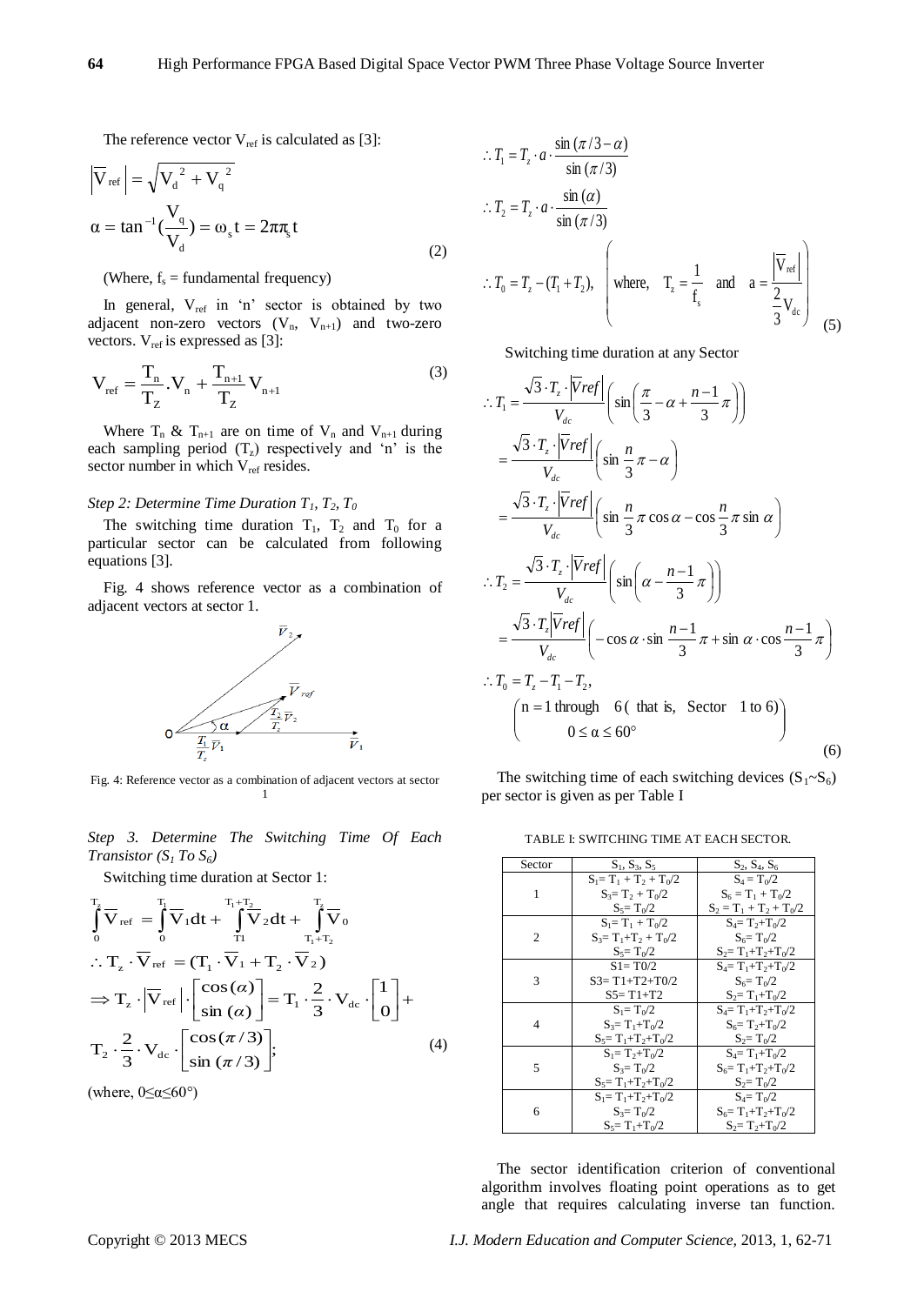Because of sine function and square root values involved in computation switching time duration i.e.  $T_1$ ,  $T_2$  and  $T_0$ , implementation of conventional algorithm using digital processor becomes difficult [3].

# *C. Proposed Implementation of DSVPWM on FPGA*

Today digital designers use hardware description languages (HDLs) to design digital systems. The most widely used HDLs are VHDL and Verilog. Both of these hardware description languages allow the user to design digital systems by writing a program that describes the behavior of the digital circuit. The program can then be used to both simulate the operation of the circuit and synthesize an actual implementation of the circuit in a CPLD, an FPGA, or an application specific integrated circuit (ASIC). Another recent trend is to design digital circuits using block diagrams or graphic symbols that represent higher-level design constructs. These block diagrams can then be compiled to produce Verilog or VHDL code. VHDL is based on the Ada software programming language but it is not Ada nor is it a software programming language. VHDL is a hardware description language that is designed to model digital logic circuits. It simply has syntax similar to the Ada programming language but the way it behaves is different [8]. In this paper we use of hardware description language VHDL for design and implement full-DSVPWM based on combinational logic circuits with low resource utilization and reduces execution time. We use simplify mathematical equations which require only addition, subtraction, shifting (combinational based on proposed signed shifter). We implement the DSVPWM algorithm for three phase voltage source inverter on an Induction Motor based on FPGA. in continue we decryption proposed method.

### *D. Computation*  $X_d$  *and*  $X_q$  *based on*  $V_a$ *,*  $V_b$  *and*  $V_c$  *with proposed signed shifter*

The conventional SVPWM algorithm includes d-q transformation of three input voltages  $V_{an}$ ,  $V_{bn}$  and  $V_{cn}$ as given by equation (4) this transformation requires value of  $\sqrt{3}$  to be calculated it is difficult to implement floating point numbers using FPGA. Hence instead of dq transformation, intermediate transformation vectors are used. The eq. (1) can be written as [3]:

$$
V_{d} = \frac{2}{3} V_{a} - \frac{1}{3} V_{b} - \frac{1}{3} V_{c}
$$
  
\n
$$
V_{q} = \frac{1}{\sqrt{3}} V_{b} - \frac{1}{\sqrt{3}} V_{c}
$$
  
\n
$$
\therefore V_{d} = \frac{1}{3} [2V_{a} - V_{b} - V_{c}]
$$
  
\n
$$
V_{q} = \frac{1}{\sqrt{3}} [V_{b} - V_{c}]
$$
\n(8)

 $[V<sub>b</sub> - V<sub>c</sub>]$ 

By defining intermediate variables as Xd and Xq, the eq. (7) written as [3]:

$$
X_{d} = 2V_{a} - V_{b} - V_{c}
$$

$$
X_{q} = V_{b} - V_{c}
$$

In continue we present proposed circuit and digital design for implementation of  $X_d$  and  $X_q$  based on eq.(9) thus we for this work implement  $2V_a$  alone with shift operation without use multiplier and two subtractor. For implementation of  $2V_a$  proposed combinational signed shifter based on (2 to 1) multiplexer, Shifter block is made only based on multiplexer. The input is an 8-bit vector, the output is a shifted version of the input, it shift input to left from 0 to 7(if number is 8 bits) proportional to the weight of select bits (sel[2..0]). If the value of select bits is 0, we have non-shift otherwise we have shift proportional to the weight of select bits. The circuit consists of three individual barrel shifters. Notice that the first barrel has only one "0"connected to one of the multiplexers while the second has two, and the third has four. For larger vectors, we would just keep doubling the number of  $\dot{0}$  inputs. If shift  $\dot{0}$   $\dot{0}$   $\dot{1}$ , for example, then only the first barrel should cause a shift; on the other hand, if shift "111", then all barrels should cause a shift. Thus for compute  $2V_a$  we select  $S1_0=^1$ ,  $S1_1=^0$ , S1  $2=$  0'. Fig. 5 shows an unsigned shifter block.



Fig.5: Unsigned shifter block.

Hence the proposed method to calculate  $X_d$  and  $X_q$ needs only simple operators namely shifter (for  $2V_a$  i.e. multiplication by 2), and subtractor that all are combinational circuits without clock signal and extra hardware proposed implementation of this block is completely optimized and low power because this block is only based on 2 to 1 multiplexer. Fig. 6 and Fig. 7 shows schematic and waveform of proposed VHDL code for compute  $X_d$  and  $X_q$  based on  $V_a$ ,  $V_b$  and  $V_c$ .

3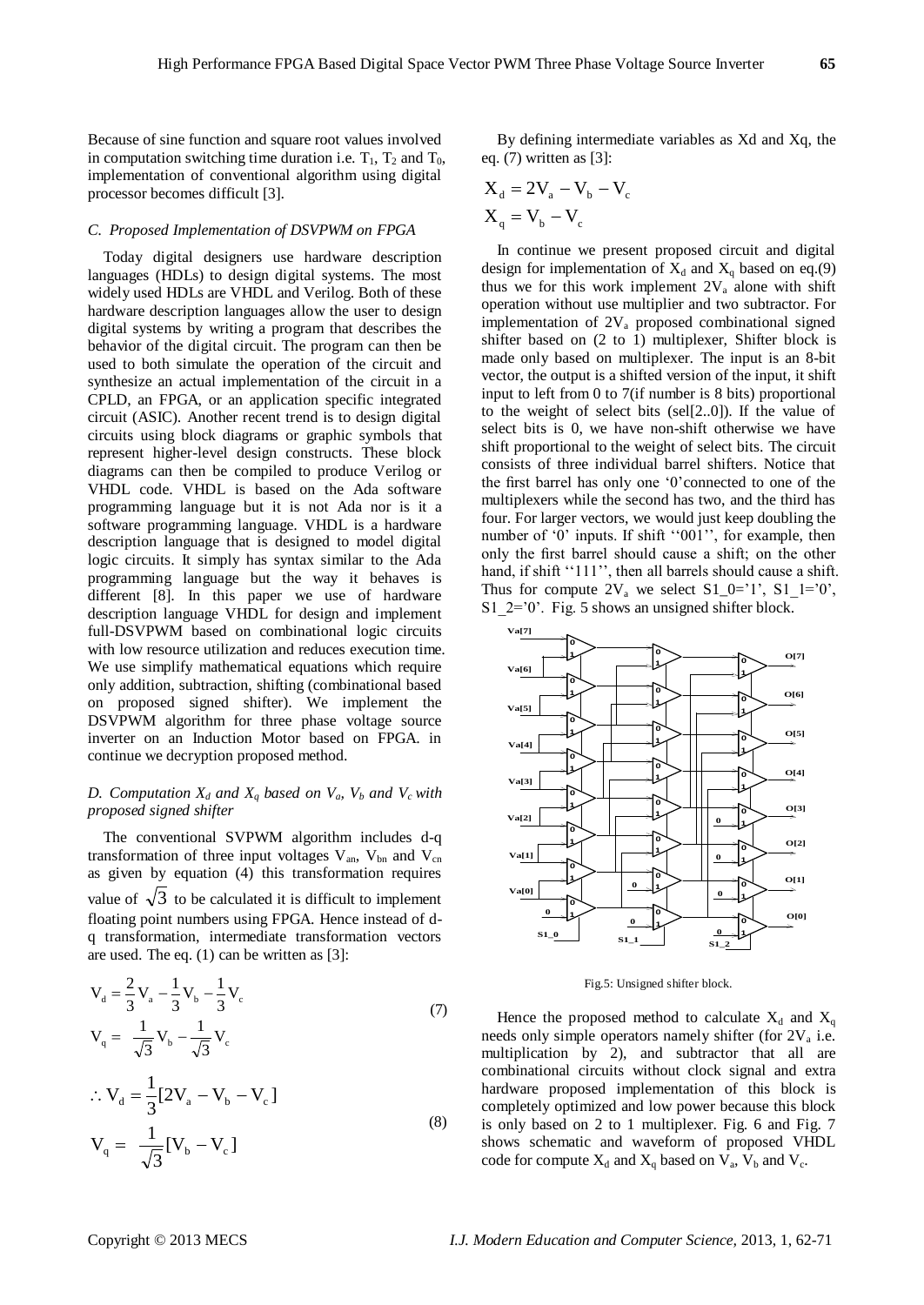

Fig. 6: Schematic of  $X_d$  and  $X_q$  based on  $V_a$ ,  $V_b$  and  $V_c$ .

| El va |    |  |  |  |
|-------|----|--|--|--|
| + vb  | c  |  |  |  |
| El vc |    |  |  |  |
| ⊞ Xd  | s. |  |  |  |
| ± xq  | s: |  |  |  |
|       |    |  |  |  |

Fig.7: waveform of  $X_d$  and  $X_q$  based on  $V_a$ ,  $V_b$  and  $V_c$ .

By combining eq. (8) and (9), the  $V_d$  and  $V_q$  are expressed in terms of intermediate vectors as [3]:

$$
\therefore V_{d} = \frac{1}{3} [X_{d}]
$$
  

$$
V_{q} = \frac{1}{\sqrt{3}} [X_{q}]
$$
 (9)

# *E. Determination of The Sectors With Proposed Digital Design*

The determination of sector depends only on the sign of  $X_d$  and  $X_q$  as per following rules. Determination of the sectors can be done by simply checking 3 conditions: Condition 1: sign of  $X_d$ Condition 2: sign of  $X_q$ Condition 3:  $|X_d| > |X_q/2|$ 

We do this part with a simple combination logic circuits have been implemented. First implement condition 1 and then condition 2 is implemented in continue we implement Expression Xq/2 with Shift to the right one bit. Than  $|X_d|$ ,  $|X_q/2|$  with proposed digital circuit implemented without use of *abs ()* function. Total of three condition 1, condition 2 and condition 3 are design and implementation with optimized and combinational logic circuit.

The rules to find sectors base on [3]:

Rule 1: if  $(X_d>0 \& X_d>0 \& |X_d|>|X_d/2|)$  Sector-1 Rule 2: if  $(X_d>0 \& X_q>0 \& |X_d|<|X_q/2|)$  Sector-2 OR if  $(X_d<0 \& X_q>0 \& |X_d|<|X_q/2|)$  Sector-2 Rule 3: if  $(X_d<0 \& X_d>0 \& |X_d|>|X_a/2|)$  Sector-3 Rule 4: if  $(X_d < 0 & X_q < 0 & |X_d| > |X_q/2|)$  Sector-4 Rule 5: if  $(X_d>0 \& X_q<0 \& |X_d|<|X_q/2|)$  Sector-5 OR if  $(X_d<0 \& X_a<0 \& |X_d|<|X_a/2|)$  Sector-5 Rule 6: if  $(X_d>0 \& X_d<0 \& |X_d|>|X_a/2|$  Sector-6

Proposed digital design for sector determination is shows in Fig. 8 as see we implement Rule 1 to Rule 6 based on simple and low power logic circuits proposed design is based on combinational logic circuits thus we increase performance and reduced power consumption. This proposed digital circuit implement sector determination completely and accurate. For increase performance of design can use sub-pipelining technique.



Fig. 8: Proposed digital design for sector determination.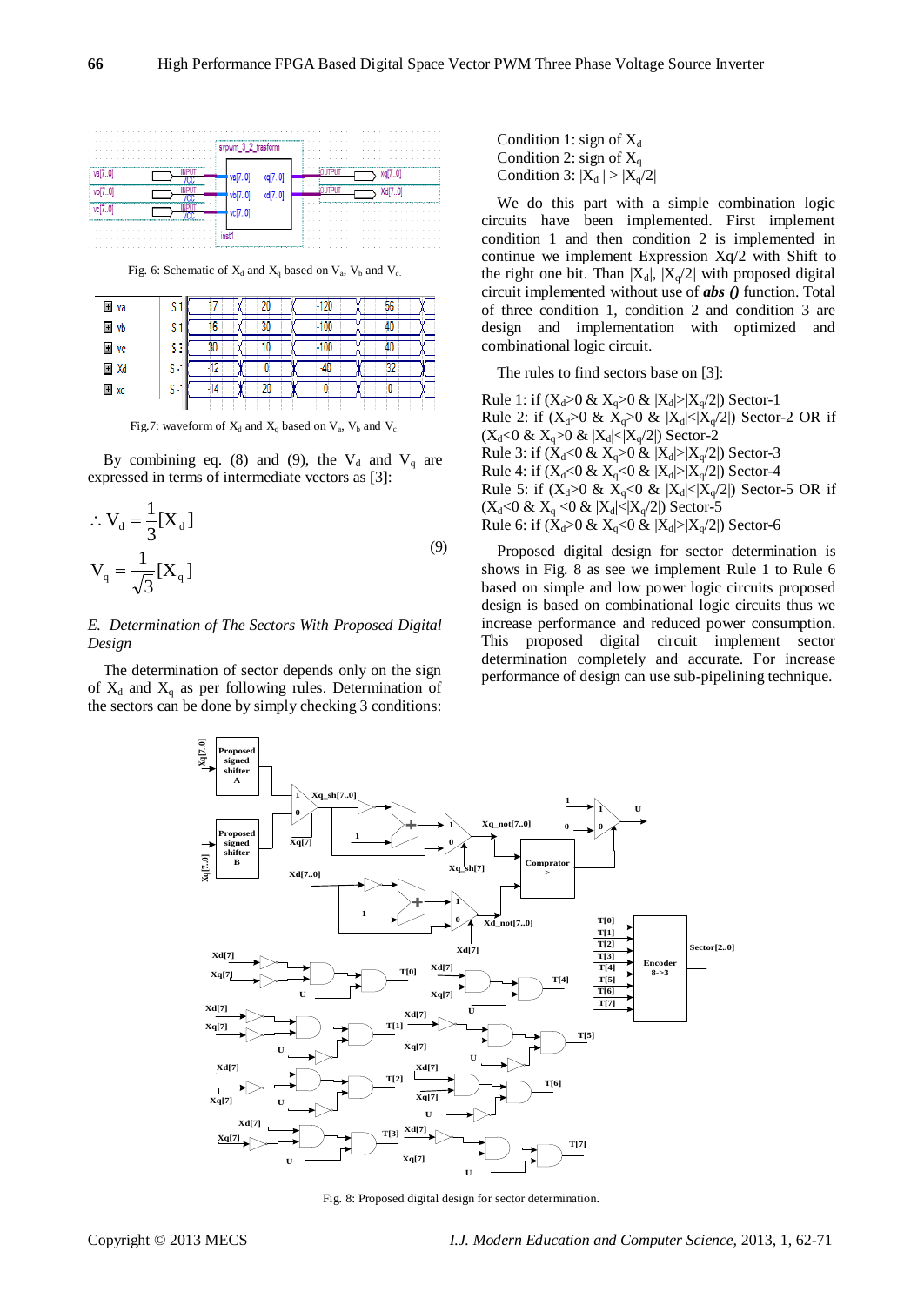

Fig.9: (a) Proposed signed shifter B, (b) Proposed signed shifter A.

For compute  $X_q/2$  use signed shift to right one bit thus we make a signed shifter in this signed shifter, ordering of input number be inverse indeed  $X<sub>q</sub>[7..0]$  replace with  $X_q[0..7]$  that must enter to proposed signed shifter. Signed shifter A and B are based on combinational digital circuits with 2 to 1 multiplexer. Proposed signed shifter block is shown in Fig. 9.

Schematic and waveform of sector determination are shows in Fig. 10 and Fig. 11.



Fig.10: Schematic proposed method for implementation sector determination.

|     | -- |    |    | -- | ιvν                      |
|-----|----|----|----|----|--------------------------|
|     |    | 88 | A. |    | $\overline{\phantom{a}}$ |
| . . |    |    |    |    |                          |

Fig. 11: Waveform proposed method for implementation sector determination.

# *F. Determination Switching Times With Proposed Digital Design*

For a symmetric space vector PWM, the output voltage i.e.  $X_d$  and  $X_q$  can be in any of the sector 1 to sector 6 is given by the equation [3]:

$$
\begin{bmatrix} \mathbf{T}_{n} \\ \mathbf{T}_{n+1} \end{bmatrix} = \mathbf{T}_{\text{PWM}} \mathbf{M}_{0} \begin{bmatrix} \mathbf{X}_{d} \\ \mathbf{X}_{q} \end{bmatrix}
$$
 (10)

Eq. (11) shows that every PWM period, the output voltages are approximated as  $(T_z/V_{dc})$  by switching between the two none zero basic vectors that border the sector of the current output voltages. The sum of  $T_n$  and  $T_{n+1}$  should be less than or equal to  $T_{\text{PWM}}$  and rest of period the switching time should be  $T_0$  The  $M_0$  is called as decomposition matrix, given as applying equation (10) to (6), the switching time can be calculated as [3]:

$$
M_0 = \begin{bmatrix} M_{00} & M_{01} \\ M_{10} & M_{11} \end{bmatrix}
$$
(11)  
= 
$$
\begin{bmatrix} \frac{2}{\sqrt{3}} \sin\left(\frac{\pi}{3}n\right) & -\cos\left(\frac{\pi}{3}n\right) \\ -\frac{2}{\sqrt{3}} \sin\left(\frac{\pi}{3}(n-1)\right) & \cos\left(\frac{\pi}{3}(n-1)\right) \end{bmatrix}
$$
(12)

If  $v_{dc}$  is normalized with  $\sqrt{3}$  per unit, and  $T_z$  is set to  $\overline{3}$  per unit, the four coefficients in eq. (12) will alter their values according to the sector "n". If reference vector is located in sector I, then 'n'=1, then  $M_{00}=1$ ,  $M_{01}=-1/2$ ,  $M_{10}=0$ ,  $M_{11}=1$ . The coefficients of decomposition matrix according to sector are given in Table II [3].

TABLE II: COEFFICIENTS OF DECOMPOSITION MATRIX

| Sector 'n'                             |              |               |                                          |    |           |      |
|----------------------------------------|--------------|---------------|------------------------------------------|----|-----------|------|
| $M_{00}$                               |              |               |                                          |    |           |      |
| $M_{01}$                               |              | $\sqrt{2}$    |                                          | /2 |           |      |
| $M_{10}$                               |              |               | -                                        |    |           |      |
| $M_{11}$                               |              | $\frac{1}{2}$ |                                          |    | $-1/2$    | من ا |
| $\mathbf{C}$ $\mathbf{C}$ $\mathbf{C}$ | $(11)$ $(1)$ |               | and the set of the set of the set of the |    | . . 1 1 1 |      |

So form eq.(11) the switching times are calculated as: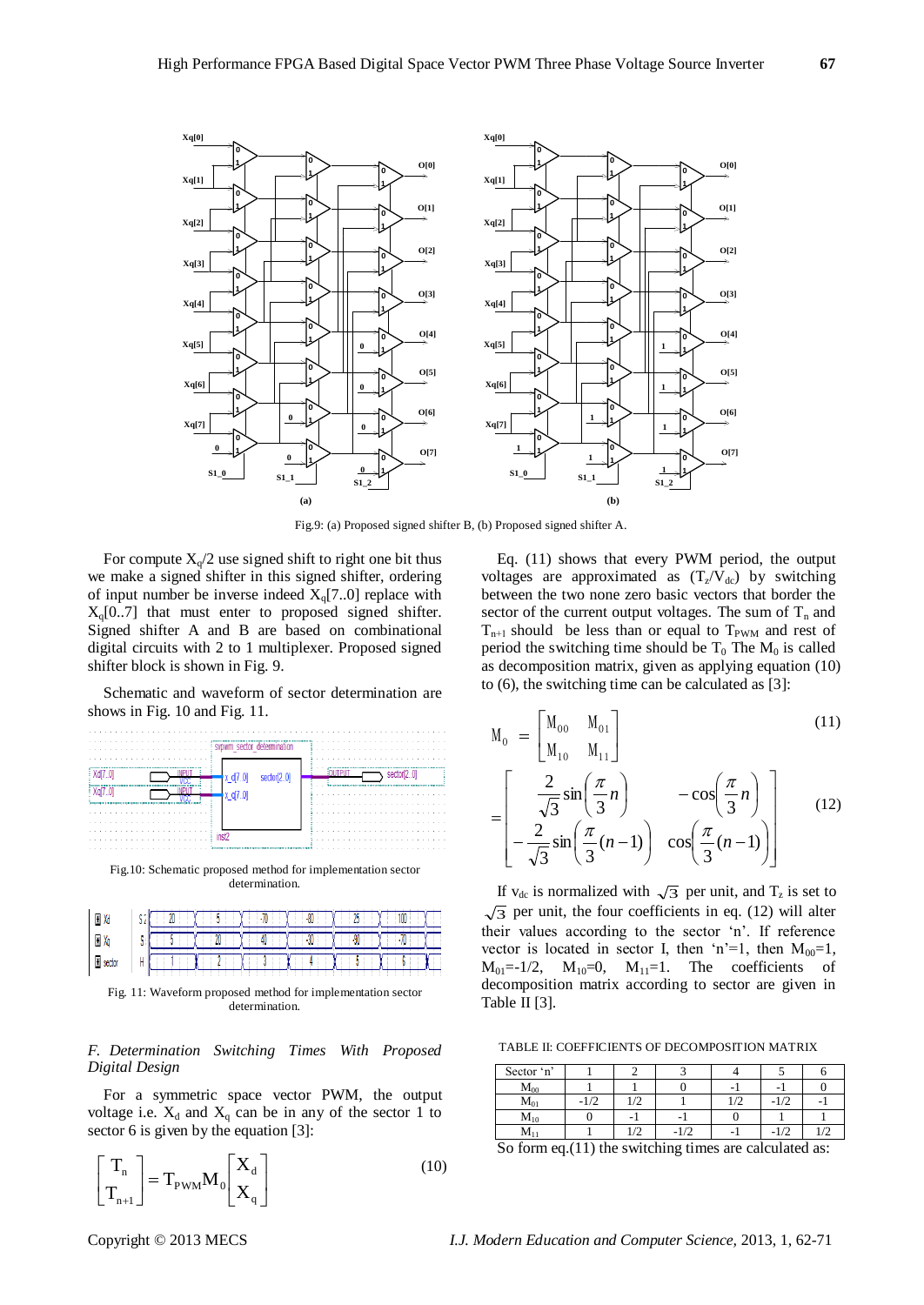$$
\begin{bmatrix} T_n' \end{bmatrix} = \begin{bmatrix} M_{00} & M_{01} \end{bmatrix} \begin{bmatrix} X_d \\ X_q \end{bmatrix}
$$

$$
\begin{bmatrix} T_{n+1}' \end{bmatrix} = \begin{bmatrix} M_{10} & M_{11} \end{bmatrix} \begin{bmatrix} X_d \\ X_q \end{bmatrix}
$$

$$
\begin{bmatrix} T_0' \end{bmatrix} = \sqrt{3} - T_n' + T_{n+1}'
$$
 (13)

Proposed implementation algorithm for compute the switching times show in below

$$
If (sector=1)=>T_n=X_d-
$$
\nshift\_to\_right(X\_q), T\_{n+1}=X\_q, T\_0=\\> \overline{3} - T\_n + T\_{n+1}\n
$$
If (sector=2)=>T_n=X_d+shift\_to_right(X_q), T_{n+1}=
$$
\nshift\_to\_right(X\_q)-X\_d, T\_0=\\> \overline{3} - T\_n + T\_{n+1}\n
$$
If (sector=3)=>T_n=X_q, T_{n+1}=-X_d-
$$
\nshift\_to\_right(X\_q), T\_0=\\> \overline{3} - T\_n + T\_{n+1}\n
$$
If (sector=4)=>T_n=-X_d+shift\_to_right(X_q), T_{n+1}=-
$$
\n
$$
X_q, T_0=\sqrt{3} - T_n + T_{n+1}
$$
\n
$$
If (sector=5)=>T_n=-X_d-shift\_to_right(X_q), T_{n+1}=X_d-
$$
\nshift\_to\_right(X\_q), T\_0=\\> \overline{3} - T\_n + T\_{n+1}\n
$$
If (sector=6)=>T_n=-X_q,
$$
\n
$$
T_{n+1}=X_d+shift\_to_right(X_q), T_0=\sqrt{3} - T_n + T_{n+1}
$$

In this part for implementation we use of  $T_n$ ,  $T_{n+1}$  and  $T_0$  use shift to the right, additional and subtraction operation without use multiplier. We for implement  $\sqrt{3}$ use a new technique based on logic shift without any complexity. Logic shifter is based on unsigned combinational shifter show in figure 4 that is design only with 2 to 1 multiplexer schematic of operation proposed method for implement  $\sqrt{x}$  thus beginning number 1 with unsigned shift block shifted one bit to left and then compare with input number if input number is bigger of shifted number counter one unit increase until shifted number being bigger input number in end counter number is load in output register. Schematic of proposed method is shown in Fig.12 if input equal 3 thus  $\sqrt{3}$  is compute.



Fig.12: Schematic of proposed method for implementation  $\sqrt{x}$ 

Fig. 13 shows waveform of implementation  $\sqrt{x}$ .

| COO      | - | ---<br>-- |  |
|----------|---|-----------|--|
| E input  |   |           |  |
| E output |   |           |  |
|          |   |           |  |

Fig. 13: Waveform of proposed method for implementation  $\sqrt{x}$ 

Schematic and waveform of switching times are shows in Figure 14 and Figure 15.

| .<br>. | svpwm_switching_time |       | .          |  |
|--------|----------------------|-------|------------|--|
|        | x dBI7               |       |            |  |
|        |                      | 117.0 |            |  |
|        | secto                |       |            |  |
| .<br>. |                      |       | $\sim$ $-$ |  |

Fig. 14: Schematic proposed method for implementation switching times.

| EI Xd              | ð       |    | <b>Thu</b> | 50    | 23  |     |  |
|--------------------|---------|----|------------|-------|-----|-----|--|
| El Xq              | S       | ΖU | 4b         | $-30$ | -9. |     |  |
| El sector          | ×       |    |            |       |     |     |  |
| H <sub>10</sub>    | s:<br>٠ |    |            |       |     | -93 |  |
| ΞT                 | o<br>ð  |    |            | บบ    |     |     |  |
| $E$ T <sub>2</sub> | S       |    | 50         | м     |     |     |  |
|                    |         |    |            |       |     |     |  |

Fig.15: Waveform proposed method for implementation switching times.

#### *G. Proposed SVPWM Pulses Generation Module*

In following proposed PWM generation module is presented. Time duration of any PWM pulse is dependent number of sector and switching times T0, T1 and T2 in order to implementation of PWM generation use a counter. Range of counter is 1 to  $(T0/2 + T2 + T1)$  $+ T0/2 + T0/2 + T1 + T2 + T0/2 = 2*T0 + 2*T1 + 2*T2)$ now proportional number of sector and counter amount PWM pulse is '0' or '1'.

For sector 1 and 2 range of counter is 1 to  $(2*T0 +$  $2*T1 + 2*T2$ :

*If (Sector=1) => { If (counter =T0/2) => PWM\_A='1', PWM\_B='0', PWM\_C='0'; If (counter = T0/2+T1) => PWM\_A='1', PWM\_B='1', PWM\_C='0'; If (counter = T0/2+T1+T2) => PWM\_A='1', PWM\_B='1', PWM\_C='1'; If (counter = T0+T1+T2) => PWM\_A='1', PWM\_B='1', PWM\_C='1'; If (counter = T0+T1+T2+T0/2) => PWM\_A='1', PWM\_B='1', PWM\_C='0'; If (counter = T0+T1+2T2+T0/2) => PWM\_A='1', PWM\_B='0', PWM\_C='0'; If (counter = T0+2T1+2T2+T0/2) => PWM\_A='0', PWM\_B='0', PWM\_C='0'; If (counter =2T0+2T1+2T2) => PWM\_A='0', PWM\_B='0', PWM\_C='0'; }*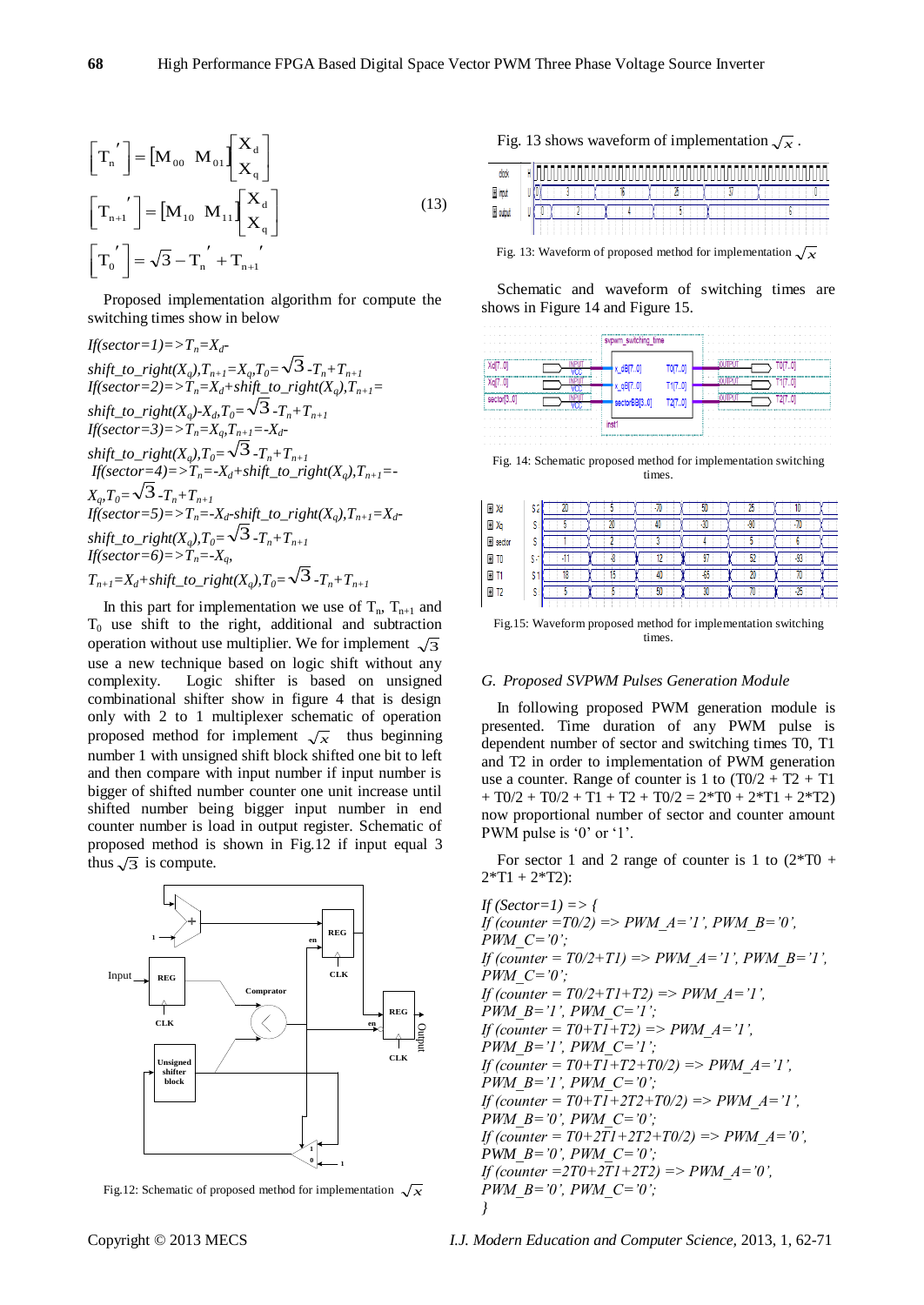The proposed calculation for this block is implemented based on simple operators such as shifters, adders. Thus the proposed implementation reduces the complexity, power consumption and increase performance total of algorithm of conventional SVPWM implementation.

#### III. COMPARISON AND EXPERIMENTATION

In order to get actual numbers for the hardware usage, this work is synthesized and implemented by Quartus-II-9.1V software and cyclone-II FPGA to target device EP2C20F484C6, also power is analyzed using Xilinx XPower analyzer. SVPWM pulses are applied to a three phase VSI via an optical interface. A low power induction motor is used as output load of the inverter. Also a dc power supply is used to provide dc-link voltage. Fig.16 shows waveform of proposed PWM generation for sectors 5 and 6 Fig. 17 shows waveform of proposed PWM generation for sectors1 and 2.



Fig.16: Waveform of proposed PWM generation for sectors 5 and 6.



Fig.17: Waveform of proposed PWM generation for sectors 1 and 2.

Fig.18 shows waveform of proposed PWM generation for sectors 3 and 4.



Fig.18: Waveform of proposed PWM generation for sectors 3 and 4.

Fig. 19 shows total block diagram of proposed DSVPWM on FPGA. Pipelining techniques between blocks and also sub-pipelining techniques in any blocks can be used to increase the total performance design for future works.



Fig. 19: Total block diagram of proposed DSVPWM on FPGA.

Waveform of proposed DSVPWM on FPGA is shows in Fig. 20.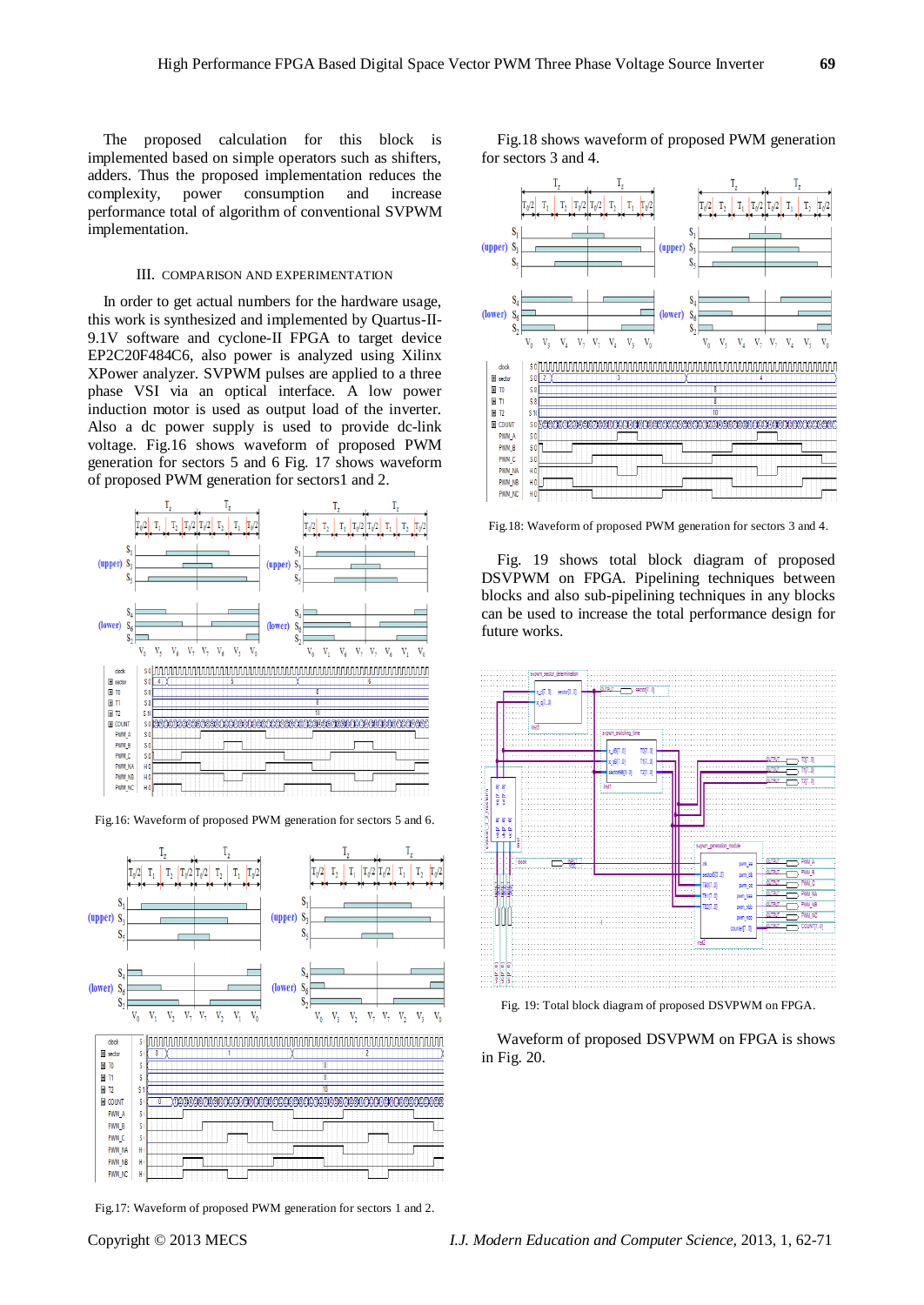

Fig.20: Waveform of proposed DSVPWM on FPGA.

The Fig.21 shows starter board cyclone II to target device EP2C20F484C6 and Fig.22 shows figures of actual hardware and experimentation for proposed method.



Fig. 21: Starter board cyclone II to target device EP2C20F484C6.



Fig. 22: Figures of actual hardware and experimentation for proposed method.

Table III shows the comparison between utilized hardware on FPGA and the type of device that has been used in proposed method, also Table IV shows Summary of data obtained from power consumption of our proposed method with Xpower and Tables V, VI,

VII shows utilized hardware on FPGA and the type of device that has been used in [4][3][9].

TABLE III: UTILIZED HARDWARE ON FPGA IN PROPOSED **METHOD** 

| Implementati<br>on | Total<br>logic<br>elements | Total<br>combination<br>al functions | Total<br>registers | Frequenc<br>y(Mhz) |
|--------------------|----------------------------|--------------------------------------|--------------------|--------------------|
| Proposed<br>method | 392(2%)                    | 388(2%)                              | 88(1%)             | 253.852            |

#### TABLE IV: SUMMARY OF DATA OBTAINED FROM POWER CONSUMPTION OF PROPOSED METHOD WITH XPOWER

| Clock Frequey(MHz) | Dynamic power<br>consumption(mW) |
|--------------------|----------------------------------|
| 100                |                                  |
| 75                 | 33                               |
| 50                 | 28                               |
| つく                 | つっ                               |

TABLE V: UTILIZED HARDWARE ON FPGA IN [4]

| Implementati<br>on | Device                  | Total of<br>logic<br>elements | Total<br>memory<br>bits | LC<br>Register |
|--------------------|-------------------------|-------------------------------|-------------------------|----------------|
| [4]                | EP20k200E<br>$FC484-2X$ | 520(6%)                       | 9216(9%)                | 31             |

TABLE VI: UTILIZED HARDWARE ON FPGA IN [3]

| Implement<br>ation | <b>Multipliers</b> | Dividers | Adders/s<br>ubtractor | CLB | Utilizat<br>10n |
|--------------------|--------------------|----------|-----------------------|-----|-----------------|
| [3]                |                    |          | 32                    | 490 | 4%              |

TABLE VII: UTILIZED HARDWARE ON FPGA IN [9]

| Implementatio<br>n | Device | Numbe<br>r of<br><b>CLBs</b> | Numbe<br>r of<br>flip-<br>flops | Max<br><b>RAM</b><br>bits | Numb<br>er of<br><b>IOBs</b> |
|--------------------|--------|------------------------------|---------------------------------|---------------------------|------------------------------|
| [9]                | Xc4003 | 100                          | 360                             | 3200                      | 80                           |

#### IV. CONCLUSION

In this paper a novel FPGA based digital space vector pulse width (DSVPWM) for three phase voltage source inverter has been designed using VHDL hardware description language. The advantages of this technique over the other literatures include flexibility, high accuracy and reduced area. Therefore a simple method has been presented to change complicate SVPWM equations to collection of shift, add and other similar uncomplicated orders to minimize run time of instructions. Proposed method has high performance, Stress Reduction, low power and high accuracy. To verify the proposed design a laboratory prototype has been arranged using of cyclone II FPGA board, an optical interface as IGBT drivers of voltage source inverter with an induction motor output load. Laboratory experiments and Xpower analyzer results demonstrate that, because of reduced hardware usage percentage, easy and fast instructions, proposed method has better performance and less power consumption than others works.